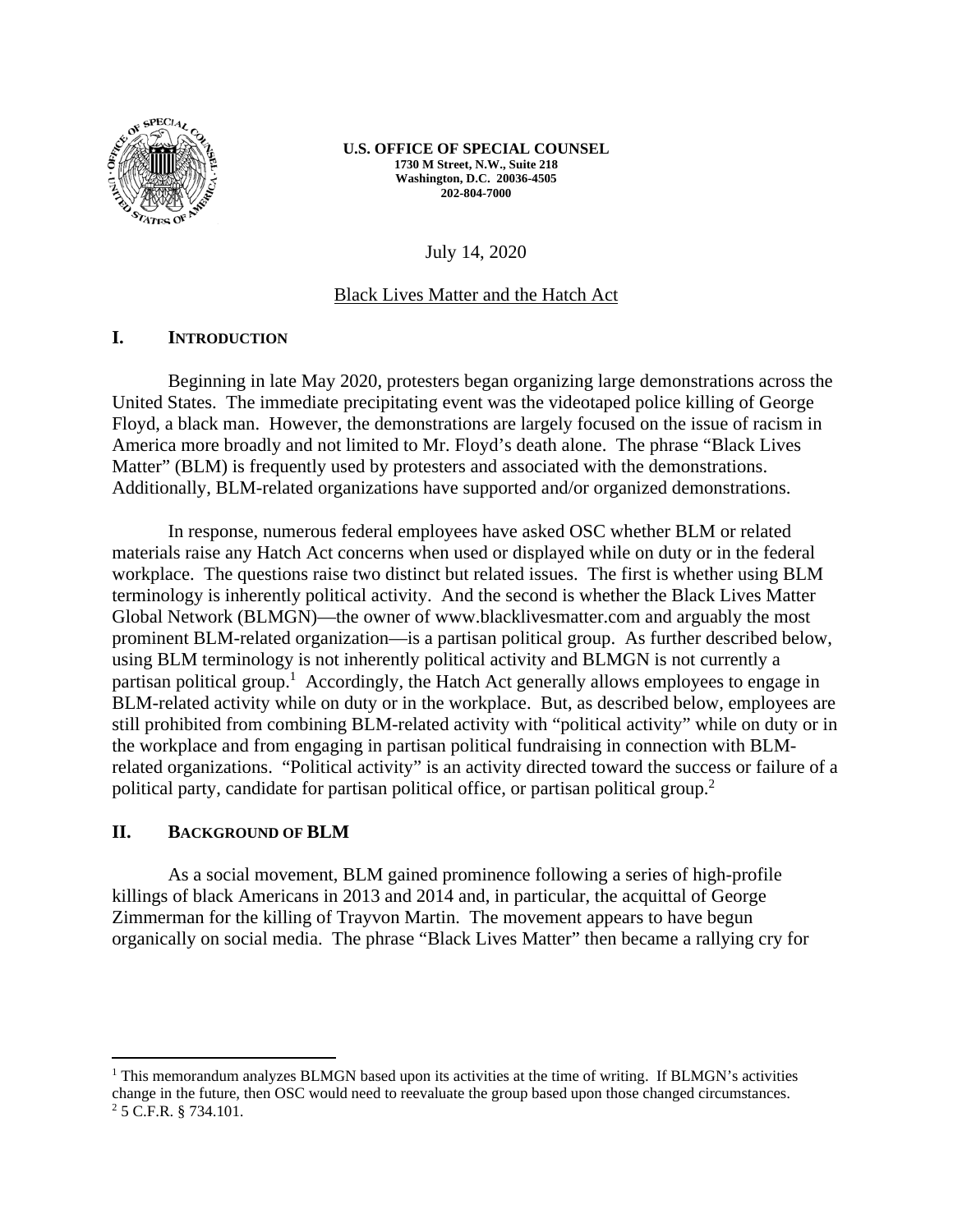Page 2

protesters and organizations seeking to raise awareness of, and respond to, issues associated with racism in the United States.<sup>3</sup>

BLM is thus an umbrella term for a constellation of ideas, objectives, and groups. There is no "leader" of the BLM movement. Rather, there are numerous organizations that use BLM terminology to varying degrees, including some whose names include the phrase "Black Lives Matter." Of these, the most prominent is the BLMGN.

BLMGN is a chapter-based organization made up of more than 40 chapters worldwide. BLMGN's stated goals are to "eradicate white supremacy and build local power to intervene in violence inflicted on Black communities by the state and vigilantes."<sup>4</sup> In furtherance of these goals it organizes programs around black arts and culture, protests to achieve policy change, and provides toolkits and other resources for discussing and responding to racism.

BLMGN has not previously been involved in partisan political activity. During the 2016 presidential election cycle, BLMGN representatives considered endorsing a presidential candidate and reportedly met with candidates from both the Democratic and Republican parties.<sup>5</sup> But ultimately BLMGN opted not to endorse any candidate or political party, and in fact expressly disavowed a Democratic Party statement of support.<sup>6</sup> In the current election cycle, BLMGN has begun a campaign titled #WhatMatters2020 that aims to increase turnout among BLMGN supporters in the 2020 election. The #WhatMatters2020 campaign does not identify any particular politicians or political parties. Rather, it aims to register potential voters and educate voters about issues such as racial injustice, police brutality, education, healthcare, and environmental conditions.

BLMGN's website is almost entirely focused on issue advocacy.<sup>7</sup> The website has online petitions related to police reform<sup>8</sup> and COVID-19;<sup>9</sup> descriptions of its immigration reformrelated campaigns; $^{10}$  and videos about BLMGN chapter initiatives.<sup>11</sup> The only express reference

to control or contain black people's efforts to liberate ourselves. True change requires real struggle, and that struggle will be in the streets and led by the people, not by a political party.").

<sup>3</sup> *See generally* Monica Anderson, *The hashtag #BlackLivesMatter emerges: Social activism on Twitter*, Pew Research Center, Aug. 15, 2016, https://www.pewresearch.org/internet/2016/08/15/the-hashtag-blacklivesmatteremerges-social-activism-on-twitter/. 4

<sup>&</sup>lt;sup>4</sup> Black Lives Matter, https://blacklivesmatter.com/about/ (last visited June 25, 2020).

Taylor Lewis, *Black Lives Matter Activists Will Not Endorse a 2016 Presidential Candidate*, Essence, Sept. 22, 2015, https://www.essence.com/news/black-lives-matter-activists-will-not-endorse-2016-presidential-candidate/ (noting that BLMGN met with presidential candidates Hillary Clinton, Bernie Sanders, and Jeb Bush). 6

Lauren Gambino, *Black Lives Matter network disavows political ties after DNC backs movement*, The Guardian, Aug. 31, 2015, https://www.theguardian.com/us-news/2015/aug/31/black-lives-matter-democratic-nationalcommittee (After the Democratic National Committee adopted a resolution claiming solidarity with BLM, BLMGN issued a statement saying "We do not now, nor have we ever, endorsed or affiliated with the Democratic Party, or with any party . . . . The Democratic Party, like the Republican and all political parties, have historically attempted

<sup>&</sup>lt;sup>7</sup> The websites of the BLMGN chapters that OSC reviewed also contain no evidence of partisan political activity. *See, e.g.*, Black Lives Matter Chicago https://www.blacklivesmatterchicago.com/about-us/ (last visited June 24, 2020); Black Lives Matter DMV http://www.blacklivesmatterdmv.org/about/ (last visited June 24, 2020).<br><sup>8</sup> https://blacklivesmatter.com/defundthepolice/.<br>9 https://blacklivesmatter.com/petitions/.

<sup>10</sup> https://blacklivesmatter.com/global-actions/.

<sup>11</sup> https://blacklivesmatter.com/activist-shorts/blm-chicago/; https://blacklivesmatter.com/whatmatters/.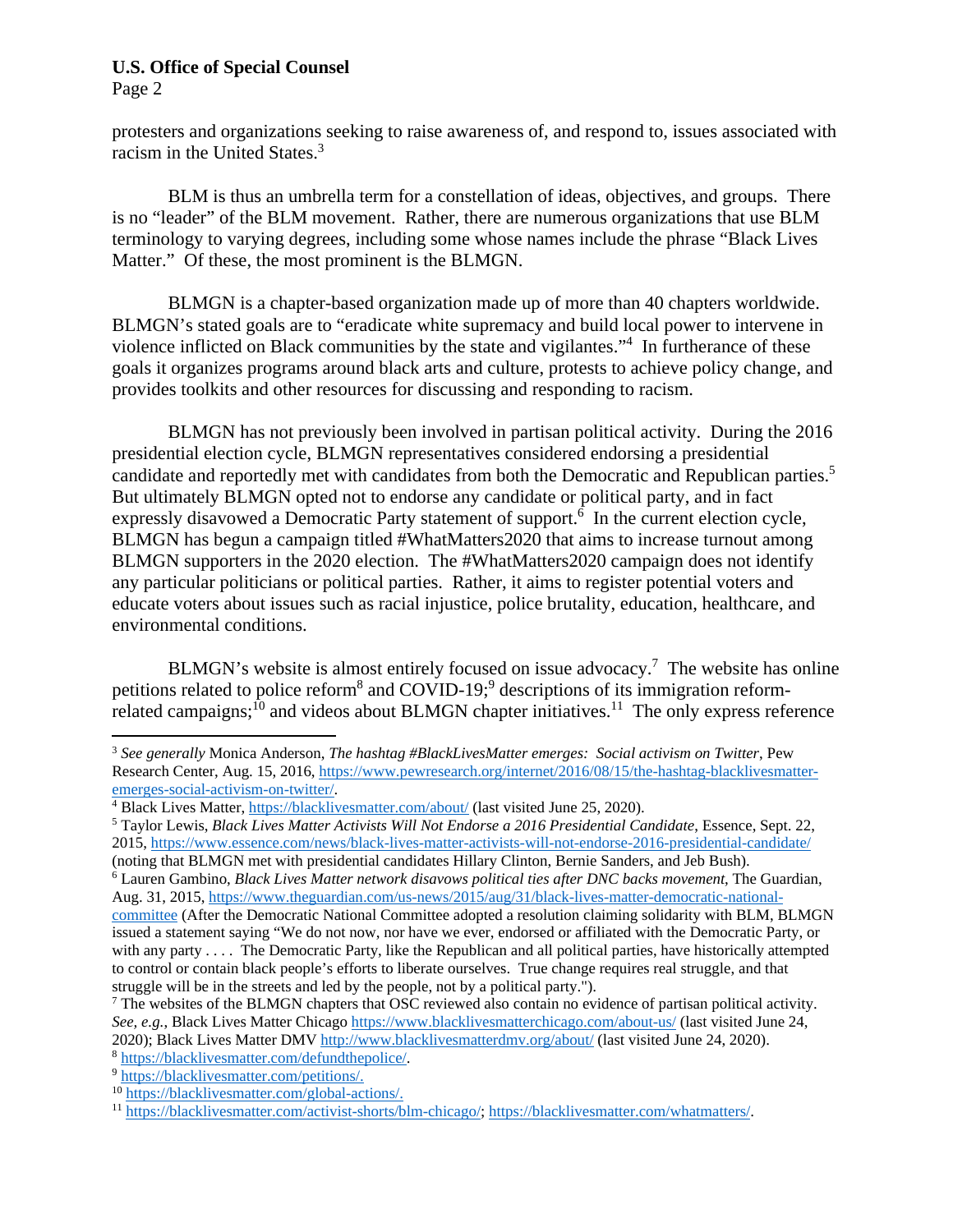Page 3

to political parties that we can find is the statement "We are [moving forward towards justice] through our continued fight against elected officials, be it Democrat or Republican, who don't share a vision that is radical and intersectional."<sup>12</sup> BLMGN's website does not contain any candidate endorsements, any descriptions of its partisan political activity, or requests that visitors engage in partisan political activity.

# **III. ANALYSIS**

As relevant here, the Hatch Act prohibits employees from engaging in political activity while on duty or in the federal workplace.<sup>13</sup> "Political activity" is activity directed toward the success or failure of a political party, partisan political group, or candidate for partisan political office.<sup>14</sup> A "partisan political group," in turn, is a group that (1) is affiliated with a political party or candidate for partisan political office, (2) is organized for a partisan purpose, or (3) engages in partisan political activity.<sup>15</sup> The Hatch Act does not prohibit employees from engaging in issuebased advocacy, such as activity in relation to an issue not specifically identified with a political party or partisan political group.<sup>16</sup> Because using BLM terminology is not inherently political activity, and because BLMGN is not a partisan political group, the Hatch Act has only limited application to BLM-related activity.

# *1. Using BLM terminology in the workplace is not inherently political activity.*

The Hatch Act generally prohibits employees from using or displaying political party and partisan campaign slogans. For example, employees may not use President Trump's campaign slogan, "Make America Great Again," in their email signatures while President Trump is a candidate for reelection. Employees would have similarly violated the Hatch Act by referencing Hillary Clinton's campaign slogan, "Forward Together," in the workplace during the 2016 election campaign.

Unlike campaign slogans, phrases related to issues—even politically charged issues generally do not meet the definition of political activity. For example, the Tea Party movement rose to prominence during the Obama Administration in large part as a response to federal taxing and spending policies. Because of this issue-focused origin, OSC could not conclude that the movement itself was inherently partisan as opposed to issue-based. Accordingly, OSC repeatedly found that mere use of the phrase "Tea Party" by federal employees while on duty or in the workplace was not prohibited by the Hatch Act.

Although OSC deemed the Tea Party movement as not inherently partisan, OSC was also asked to evaluate whether certain Tea Party-affiliated groups met the definition of a partisan political group. OSC examined those groups on a case-by-case basis and determined that at least one was a partisan political group.<sup>17</sup> Thus, a distinction arose between on-duty employees

<sup>12</sup> https://blacklivesmatter.com/six-years-strong/. 13 *See* 5 U.S.C. § 7324(a)(1)-(2). 14 5 C.F.R. § 734.101.

<sup>&</sup>lt;sup>15</sup> *Id.*<br><sup>16</sup> *See* 5 C.F.R. § 734.203.

<sup>&</sup>lt;sup>17</sup> The Florida Tea Party, a registered state political party in Florida.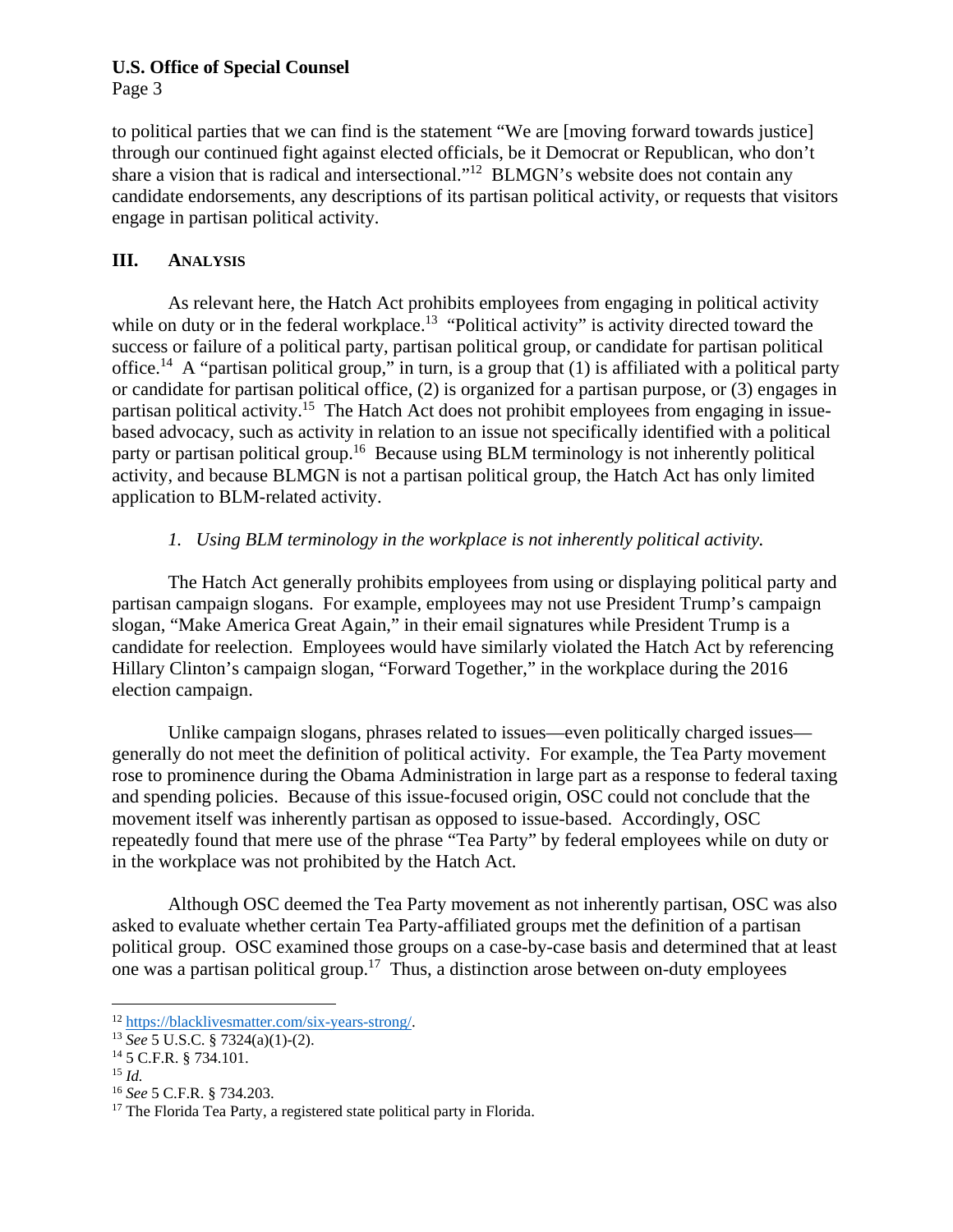Page 4

promoting or opposing the Tea Party movement writ large—which OSC deemed permissible under the Hatch Act—and promoting or opposing individual Tea Party-affiliated organizations, which OSC deemed problematic if the organization in question was a partisan political group.

 The Tea Party provides a close analogy for BLM. Like the Tea Party, BLM is a blanket term for a leaderless movement that apparently arose in response to social concerns. Also like the Tea Party, the BLM movement comprises numerous individuals and groups, any one of which can claim affiliation with BLM without having to be formally accepted into the movement. And to the extent that either movement's motivating principles can be definitively established, it appears that they both were or are focused primarily on raising awareness of, and achieving policy changes for, their issues of concern. Thus, expressing support for or opposition to BLM as a movement is not "activity directed toward the success or failure of a political party, partisan political group, or candidate for partisan political office." Such expressions are therefore allowed by the Hatch Act.<sup>18</sup>

# *2. BLMGN is not a partisan political group.*

An organization is a partisan political group if it (1) is affiliated with a political party or candidate for partisan political office, (2) is organized for a partisan purpose, or (3) that engages in partisan political activity. OSC has found no evidence to suggest that BLMGN is affiliated with a political party or candidate for partisan political office or that it is organized for a partisan purpose, *i.e.*, for the purpose of supporting or opposing a political party or a party's candidates for office. The relevant question then becomes whether BLMGN is a partisan political group because it engages in partisan political activity.

Not all organizations that engage in any political activity are partisan political groups.<sup>19</sup> Accordingly, OSC will consider several factors when determining whether an organization is a partisan political group because of its political activity. These factors include, but are not limited to, the following: the organization's stated purpose, as reflected in its bylaws or charter, on its website, and in its other public materials; whether the organization expends its resources on political activity; whether the organization prominently advertises its political activity; the relationship between the organization and its affiliates, if any, that engage in political activity, such as whether they share a website, staff, or office space; and whether the organization has indicated on any government filings that it engages in political activity.

Based upon the foregoing factors, BLMGN is not a partisan political group. Its stated purposes relate to effecting policy changes to benefit the black community. It does not appear that the group expends any of its resources on partisan political activity. To the extent that it is publicly involved in the 2020 elections, its goals appear to center on voter registration and

<sup>&</sup>lt;sup>18</sup> OSC similarly advises that employees do not violate the Hatch Act by saying "Build the Wall" or talking about "conservative values" or "liberal values" while in the workplace. All three are considered issue-based statements. But such statements could easily cross the line to prohibited political activity if connected to a political party or candidate (*e.g.*, "if you share my conservative/liberal values, you should vote for Republican/Democratic candidates in 2020").

<sup>&</sup>lt;sup>19</sup> See generally OSC's advisory dated July 10, 2020 (analyzing when groups are partisan political groups under each of the three regulatory criteria).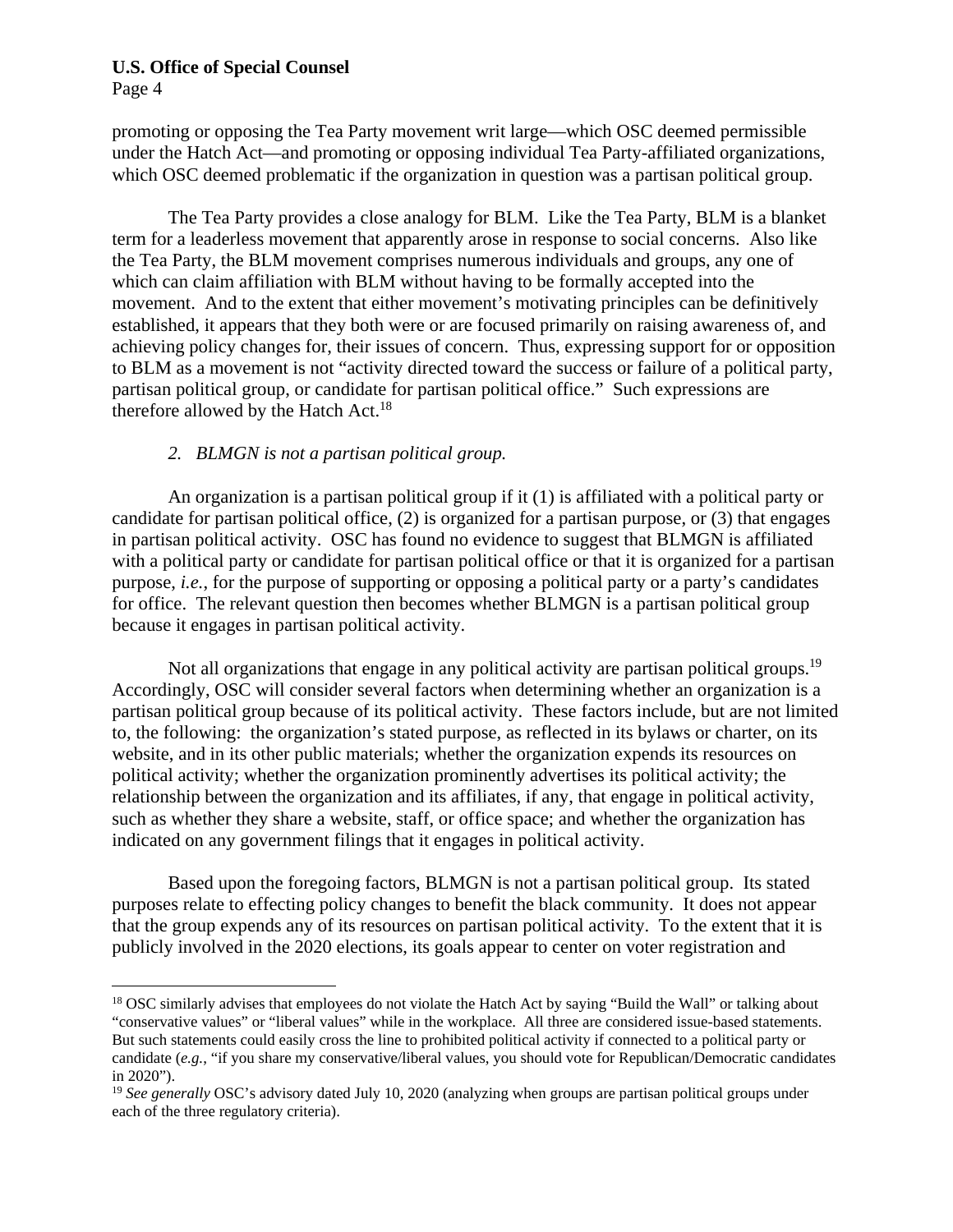Page 5

education. BLMGN has not endorsed any individual candidates or, more broadly, those of any particular party. And OSC is unaware of any BLMGN affiliates that engage in political activity or of any government filings in which BLMGN has indicated that it engages in political activity.

It has been said that some portion of contributions to BLMGN may be directed to partisan political groups via the ActBlue fundraising network. BLMGN does use ActBlue Charities to process donations. But there is no evidence to suggest that donations to BLMGN via the ActBlue Charities website are used to fund any organizations besides BLMGN.<sup>20</sup>

Like any number of prominent politically active organizations—such as the National Rifle Association and Planned Parenthood—BLMGN is popularly associated more frequently with one political party versus another. But that does not make it a "partisan political group" for purposes of the Hatch Act. Considering that BLMGN is overwhelmingly focused on policy issues, not on promoting or opposing political parties or candidates for partisan political office, it is not a partisan political group at this time.

# *3. The Hatch Act implications of these determinations.*

The Hatch Act imposes limited restrictions on employee conduct related to issue-based advocacy and organizations. Specifically, employees who are on duty or in the workplace may not associate their issue-based advocacy with the success or failure of a political party, a partisan political group, or a candidate for partisan political office. Employees also may not knowingly solicit, accept, or receive political contributions, *i.e.*, contributions made for the purpose of promoting or opposing a political party, a partisan political group, or a candidate for partisan political office, even if such conduct is done on behalf of an issue-based organization. In other words, while purely issue-based conduct is not prohibited by the Hatch Act, if an employee's issue-based conduct includes some element of political activity or political fundraising then the relevant Hatch Act prohibitions will apply.

As applied to BLM, this means that an employee is not prohibited by the Hatch Act from expressing support for, or opposition to, the BLM movement while on duty or in the workplace. But the employee may not say, for example, "if you believe that Black Lives Matter, then you should vote for/against X in November." Similarly, if BLMGN were to host a fundraiser to support a candidate for partisan political office, then the Hatch Act would prohibit an employee from advertising, promoting, or inviting others to attend that fundraiser.<sup>21</sup> But because BLMGN is not itself a partisan political group, the Hatch Act would not prohibit the employee from inviting others to a fundraiser that benefited solely BLMGN.

<sup>20</sup> *See generally* Eliana Block, *No, donations to Black Lives Matter do not go to the DNC*, WUSA9, June 22, 2020, https://www.wusa9.com/article/news/verify/verify-donations-to-black-lives-matter-do-not-go-to-the-dnc/65 ecd22d31-d5ed-44f7-adc2-b04a31fed591. If simply using ActBlue Charities to process donations made an organization a partisan political group, then OSC would have to conclude that myriad  $501(c)(3)$  tax-exempt organizations, including food banks and United Way chapters, are partisan political groups. Because some 501(c)(3) organizations that use ActBlue Charities also participate in the Combined Federal Campaign (CFC), one of the many consequences of such a conclusion would be the possibility that certain CFC fundraising is prohibited by the Hatch Act.

 $21$  Note that if BLMGN hosted a single fundraiser for a candidate for partisan political office, that alone would likely not be sufficient to reclassify BLMGN as a partisan political group.